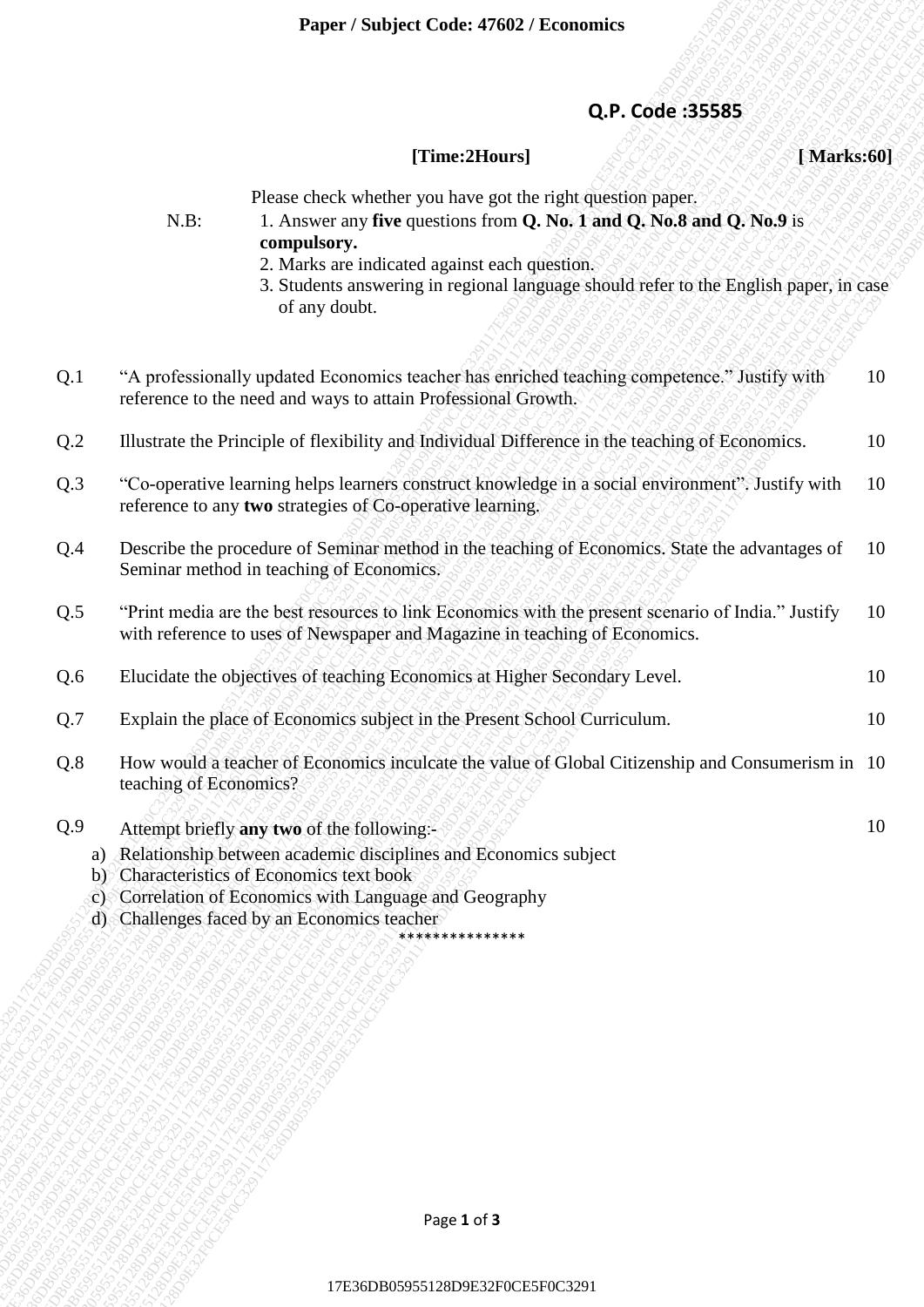## **Q.P. Code :35585**

| Q.P. Code: 35585<br>[वेळ:२ तास]<br>Please check whether you have got the right question paper.<br>''व्यावसायिक दृष्ट्या अद्ययावत अर्थशास्त्र शिक्षकाकडे समृद्ध अध्यापन क्षमता असते.'' व्यावसायिक वृद्धीची<br>9.8<br>आवश्यकता आणि ती साध्य करण्याच्या मार्गांच्या संदर्भात समर्थन करो.<br>अर्थशास्त्र अध्यापनात लवचिकता आणि व्यक्तीभेद तत्वे सोदाहरण लिहा.<br>9.8<br>''सहअध्यायी अध्ययनकर्त्यांच्या सामाजिक वातावरणात ज्ञान निर्मिती सहाय्य करते.'' सहअध्ययनाच्या कोणत्याही<br>5.8<br><b>दोन</b> कार्यनितीच्या संदर्भात समर्थन करा.<br>अर्थशास्त्र अध्यापनात परिसंवाद पद्धतीची कार्यपद्धती वर्णन करा. अर्थशास्त्र अध्यापनात परिसंवाद पद्धतीचे फायदे<br>$X.\overline{X}$<br>लिहा.<br>''भारतातील सद्यस्थितीमध्ये अर्थशास्त्रास जोडणारे छापील प्रसारमाध्यमे एक उत्तम स्त्रोत आहेत.'' अर्थशास्त्र<br>$y_R$<br>अध्यापनात वर्तमानपत्र व मासिकांच्या उपयोगा संदर्भात समर्थन करा.<br>उच्च माध्यमिक स्तुरावर अर्थशास्त्र अध्यापनाची उदिष्ट्ये विशद करा.<br>$\mathcal{F}.\mathcal{K}$<br>वर्तमान शालेय अभ्यासक्रमात अर्थशास्त्र विषयाचे स्थान स्पष्ट करा.<br>$e$ . R<br>अर्थशास्त्राच्या अध्यापनात अर्थशास्त्राचे शिक्षक वैश्विक नागरिकत्व आणि ग्राहकता ही मूल्ये कशा प्रकारे रुजवतील.<br>J.R<br>खालीलपैकी कोणत्याही दोहोंबर थोडक्यात लिहा<br>9.8<br>अ) शैक्षणिक विद्याशाखा आणि अर्थशास्त्र यांच्यातील संबंध<br>ब) अर्थशास्त्र पाठ्यपुस्तकाची वैशिष्ट्ये<br>क) अर्थशास्त्राचा भाषा आणि भूगोलाशी समवाय<br>ड) अर्थशास्त्र शिक्षका समोरील आव्हाने<br>Page 2 of 3 | Paper / Subject Code: 47602 / Economics |           |
|----------------------------------------------------------------------------------------------------------------------------------------------------------------------------------------------------------------------------------------------------------------------------------------------------------------------------------------------------------------------------------------------------------------------------------------------------------------------------------------------------------------------------------------------------------------------------------------------------------------------------------------------------------------------------------------------------------------------------------------------------------------------------------------------------------------------------------------------------------------------------------------------------------------------------------------------------------------------------------------------------------------------------------------------------------------------------------------------------------------------------------------------------------------------------------------------------------------------------------------------------------------------------------------------------------------------------------------------------------------------------------------------------------------------------------------------------|-----------------------------------------|-----------|
|                                                                                                                                                                                                                                                                                                                                                                                                                                                                                                                                                                                                                                                                                                                                                                                                                                                                                                                                                                                                                                                                                                                                                                                                                                                                                                                                                                                                                                                    |                                         |           |
|                                                                                                                                                                                                                                                                                                                                                                                                                                                                                                                                                                                                                                                                                                                                                                                                                                                                                                                                                                                                                                                                                                                                                                                                                                                                                                                                                                                                                                                    |                                         |           |
|                                                                                                                                                                                                                                                                                                                                                                                                                                                                                                                                                                                                                                                                                                                                                                                                                                                                                                                                                                                                                                                                                                                                                                                                                                                                                                                                                                                                                                                    |                                         | [ गुण:६०] |
|                                                                                                                                                                                                                                                                                                                                                                                                                                                                                                                                                                                                                                                                                                                                                                                                                                                                                                                                                                                                                                                                                                                                                                                                                                                                                                                                                                                                                                                    |                                         |           |
|                                                                                                                                                                                                                                                                                                                                                                                                                                                                                                                                                                                                                                                                                                                                                                                                                                                                                                                                                                                                                                                                                                                                                                                                                                                                                                                                                                                                                                                    |                                         |           |
|                                                                                                                                                                                                                                                                                                                                                                                                                                                                                                                                                                                                                                                                                                                                                                                                                                                                                                                                                                                                                                                                                                                                                                                                                                                                                                                                                                                                                                                    |                                         | १०        |
|                                                                                                                                                                                                                                                                                                                                                                                                                                                                                                                                                                                                                                                                                                                                                                                                                                                                                                                                                                                                                                                                                                                                                                                                                                                                                                                                                                                                                                                    |                                         | १०        |
|                                                                                                                                                                                                                                                                                                                                                                                                                                                                                                                                                                                                                                                                                                                                                                                                                                                                                                                                                                                                                                                                                                                                                                                                                                                                                                                                                                                                                                                    |                                         | 80        |
|                                                                                                                                                                                                                                                                                                                                                                                                                                                                                                                                                                                                                                                                                                                                                                                                                                                                                                                                                                                                                                                                                                                                                                                                                                                                                                                                                                                                                                                    |                                         | 80        |
|                                                                                                                                                                                                                                                                                                                                                                                                                                                                                                                                                                                                                                                                                                                                                                                                                                                                                                                                                                                                                                                                                                                                                                                                                                                                                                                                                                                                                                                    |                                         | १०        |
|                                                                                                                                                                                                                                                                                                                                                                                                                                                                                                                                                                                                                                                                                                                                                                                                                                                                                                                                                                                                                                                                                                                                                                                                                                                                                                                                                                                                                                                    |                                         | १०        |
|                                                                                                                                                                                                                                                                                                                                                                                                                                                                                                                                                                                                                                                                                                                                                                                                                                                                                                                                                                                                                                                                                                                                                                                                                                                                                                                                                                                                                                                    |                                         | 80        |
|                                                                                                                                                                                                                                                                                                                                                                                                                                                                                                                                                                                                                                                                                                                                                                                                                                                                                                                                                                                                                                                                                                                                                                                                                                                                                                                                                                                                                                                    |                                         | 80        |
|                                                                                                                                                                                                                                                                                                                                                                                                                                                                                                                                                                                                                                                                                                                                                                                                                                                                                                                                                                                                                                                                                                                                                                                                                                                                                                                                                                                                                                                    |                                         | 80        |
|                                                                                                                                                                                                                                                                                                                                                                                                                                                                                                                                                                                                                                                                                                                                                                                                                                                                                                                                                                                                                                                                                                                                                                                                                                                                                                                                                                                                                                                    |                                         |           |
|                                                                                                                                                                                                                                                                                                                                                                                                                                                                                                                                                                                                                                                                                                                                                                                                                                                                                                                                                                                                                                                                                                                                                                                                                                                                                                                                                                                                                                                    |                                         |           |
|                                                                                                                                                                                                                                                                                                                                                                                                                                                                                                                                                                                                                                                                                                                                                                                                                                                                                                                                                                                                                                                                                                                                                                                                                                                                                                                                                                                                                                                    |                                         |           |
|                                                                                                                                                                                                                                                                                                                                                                                                                                                                                                                                                                                                                                                                                                                                                                                                                                                                                                                                                                                                                                                                                                                                                                                                                                                                                                                                                                                                                                                    |                                         |           |
|                                                                                                                                                                                                                                                                                                                                                                                                                                                                                                                                                                                                                                                                                                                                                                                                                                                                                                                                                                                                                                                                                                                                                                                                                                                                                                                                                                                                                                                    |                                         |           |
|                                                                                                                                                                                                                                                                                                                                                                                                                                                                                                                                                                                                                                                                                                                                                                                                                                                                                                                                                                                                                                                                                                                                                                                                                                                                                                                                                                                                                                                    |                                         |           |
|                                                                                                                                                                                                                                                                                                                                                                                                                                                                                                                                                                                                                                                                                                                                                                                                                                                                                                                                                                                                                                                                                                                                                                                                                                                                                                                                                                                                                                                    |                                         |           |
|                                                                                                                                                                                                                                                                                                                                                                                                                                                                                                                                                                                                                                                                                                                                                                                                                                                                                                                                                                                                                                                                                                                                                                                                                                                                                                                                                                                                                                                    |                                         |           |
|                                                                                                                                                                                                                                                                                                                                                                                                                                                                                                                                                                                                                                                                                                                                                                                                                                                                                                                                                                                                                                                                                                                                                                                                                                                                                                                                                                                                                                                    |                                         |           |
|                                                                                                                                                                                                                                                                                                                                                                                                                                                                                                                                                                                                                                                                                                                                                                                                                                                                                                                                                                                                                                                                                                                                                                                                                                                                                                                                                                                                                                                    |                                         |           |
|                                                                                                                                                                                                                                                                                                                                                                                                                                                                                                                                                                                                                                                                                                                                                                                                                                                                                                                                                                                                                                                                                                                                                                                                                                                                                                                                                                                                                                                    |                                         |           |
|                                                                                                                                                                                                                                                                                                                                                                                                                                                                                                                                                                                                                                                                                                                                                                                                                                                                                                                                                                                                                                                                                                                                                                                                                                                                                                                                                                                                                                                    |                                         |           |
|                                                                                                                                                                                                                                                                                                                                                                                                                                                                                                                                                                                                                                                                                                                                                                                                                                                                                                                                                                                                                                                                                                                                                                                                                                                                                                                                                                                                                                                    |                                         |           |
|                                                                                                                                                                                                                                                                                                                                                                                                                                                                                                                                                                                                                                                                                                                                                                                                                                                                                                                                                                                                                                                                                                                                                                                                                                                                                                                                                                                                                                                    | 17E36DB05955128D9E32F0CE5F0C3291        |           |